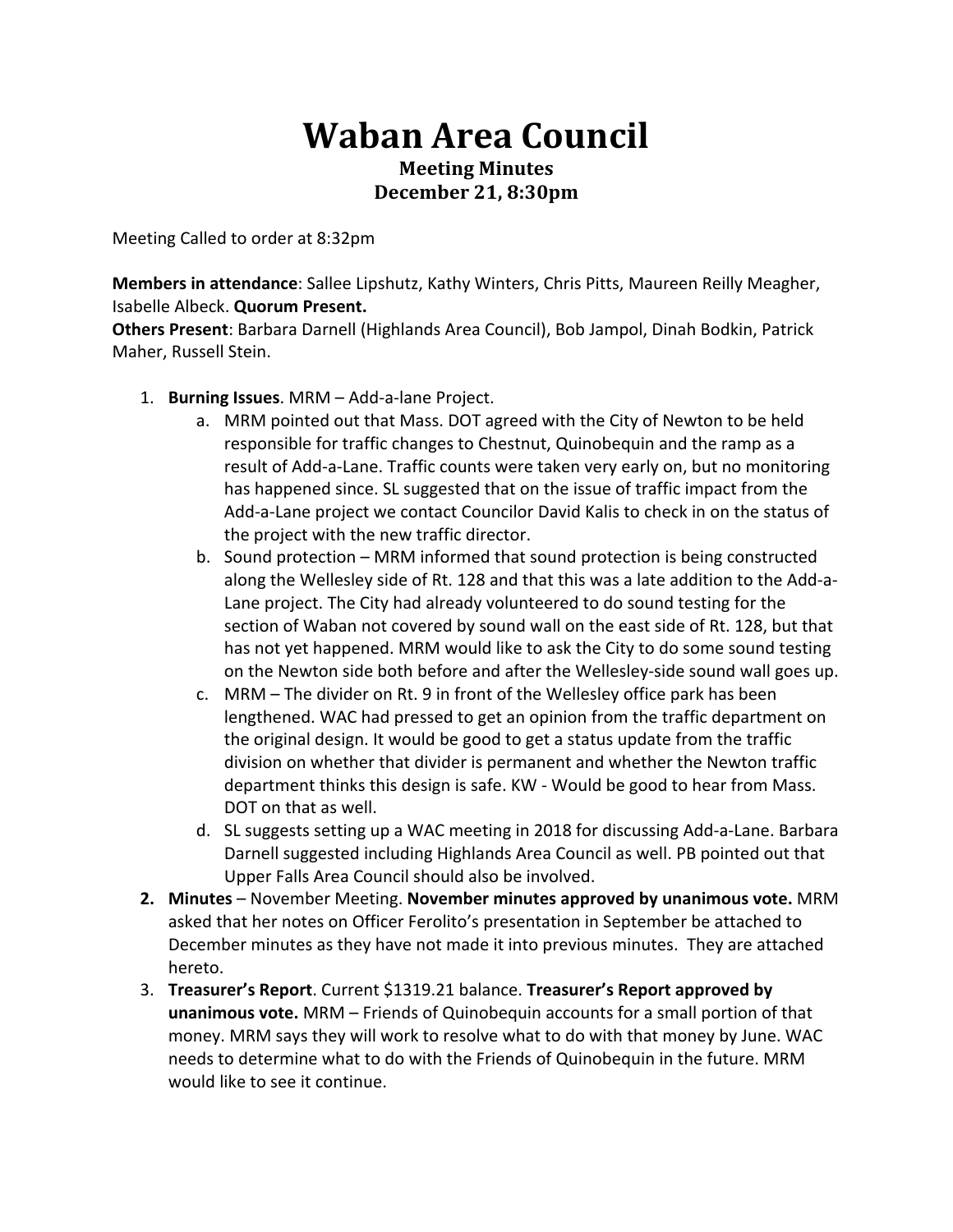- **4. 37 Radcliff Rd.** SL reports that the issue has been resolved. The neighbors went to the NHC meeting. NHC determined that the developer can go forward but must pay a \$25K fine, which IA has been told is the highest fine ever imposed by Newton on a builder for noncompliance. SL would like to see a change to the enforcement ordinance which would allow a builder in violation to finish the project but be penalized in a way that would deter future violations. SL suggests a change that would ban such a builder from receiving a permit for a 12 month-period following completion of the project where the violation occurred. Action Item: SL and KW will follow up with the new Zoning and **Planning chair to suggest an ordinance change.**
- 5. **Waban Common**. Waban Common fundraiser to be held on January 27<sup>th</sup>. SL distributed an invitation.
- 6. **Elections for WAC Officers**. At the beginning of January meeting we will hold an election for officers. SL expects contested elections for President and Vice President. We need someone to serve as Secretary. The consensus of the board is that SL run the January meeting.
- 7. **Zoning Pattern Book Deadline.** December 31 is the deadline to suggest changes to the City regarding the draft pattern book. www.newtonma.gov/civicax/filebank/documents/82721.
- 8. **Traffic Study Results on Allen and Beethoven Roads.** SL distributed the results of the City's 2017 Traffic Calming Analysis (see http://www.newtonma.gov/civicax/filebank/documents/86404) which shows that Allen Ave. and Beethoven Ave. are the two streets with the highest average speed at 11 MPH over the speed limit. Those streets have been ranked  $9<sup>th</sup>$  and  $10<sup>th</sup>$  on the City's prioritization list for traffic calming. An email from John Rice explained that the City will employee the following techniques as part of the traffic calming process: 1. Increased enforcement. 2. Signage. 3. Mobile speed feedback display signs. 4.

Permanent feedback display signs. 5. New or improved pavement markings. 6. Improvements to road geometry either through permanent changes to curbs, or using more tactile techniques such as paint, textured surfaces, flexible posts, etc.

- 9. **Proposed Letter of Support of Suzuki School.** CP presented a draft letter to the Massachusetts Cultural Council in support of the Suzuki School. MRM suggested adding some language pointing out that the school will provide some opportunity for public access. Another modification was made to the landscape language. **Modified letter (attached) approved by unanimous vote.**
- **10. Waban Market Parking Lot Use.** IA explained that since the parking lot has been repainted there is less parking available. Some discussion of why the parking striping changed. Action Item: KW will ask JR why the lot was repainted. BJ will discuss with **Waban Market owners. SL will talk to the property manager.**
- **11. WAC Programming and Fundraising.** SL would like to see WAC buy a bench for Waban Common at cost of \$1,000. SL would like to get a pledge from WAC to buy a bench with the understanding we would raise part of the money in the future. SL and CP recused themselves because of their involvement with Waban Common and WIS. After some discussion, KW indicated she would not vote in favor because she did not want to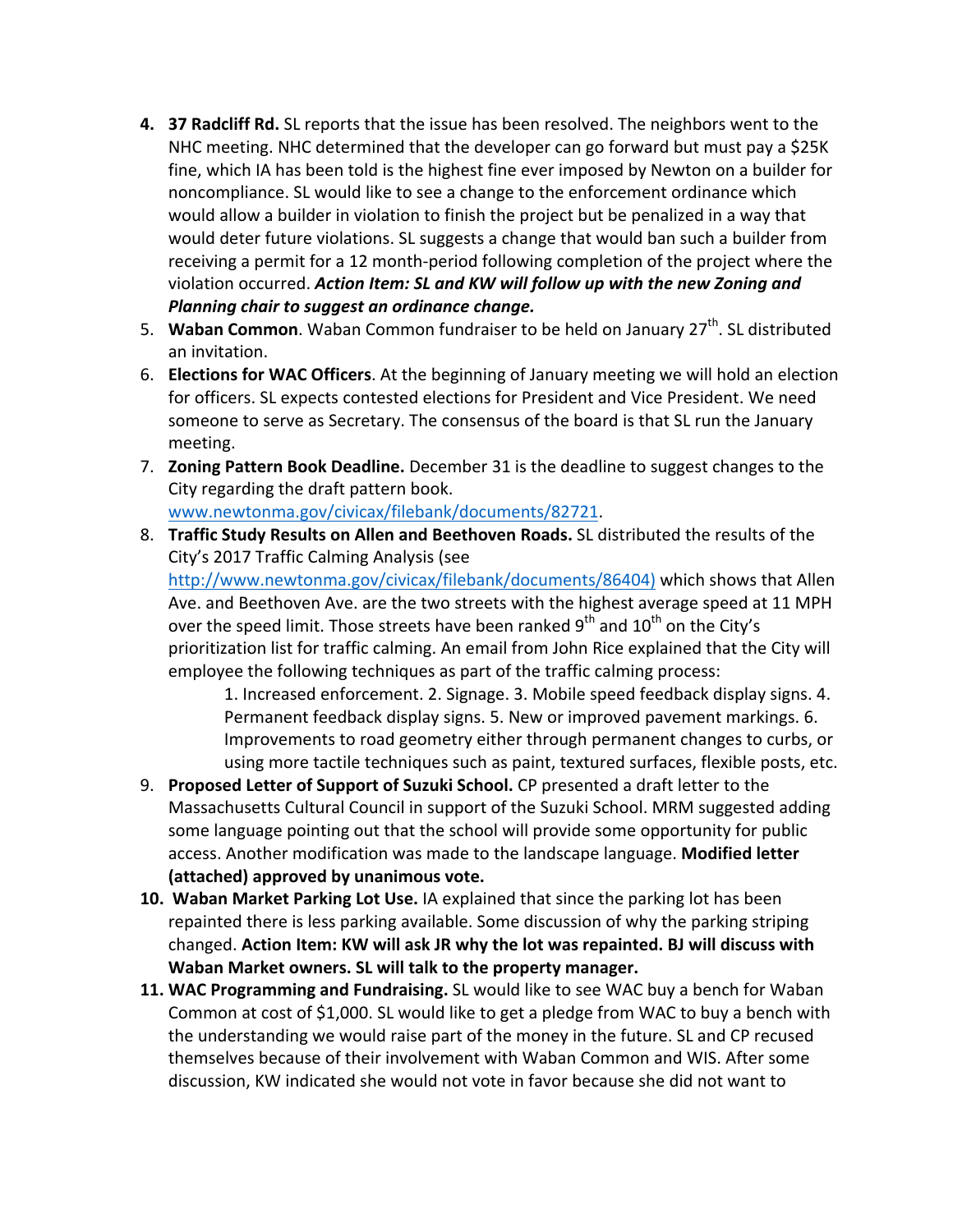commit WAC to have to fundraise to fund a pledge for Waban Common. The item was then tabled.

## 12. Unanimous vote to donate \$100 to appropriate charity in honor of WAC member Pia **Bertelli's late husband John Dragat.**

**Attachments:**

MRM's notes on Officer Ferolito's September presentation Suzuki School Letter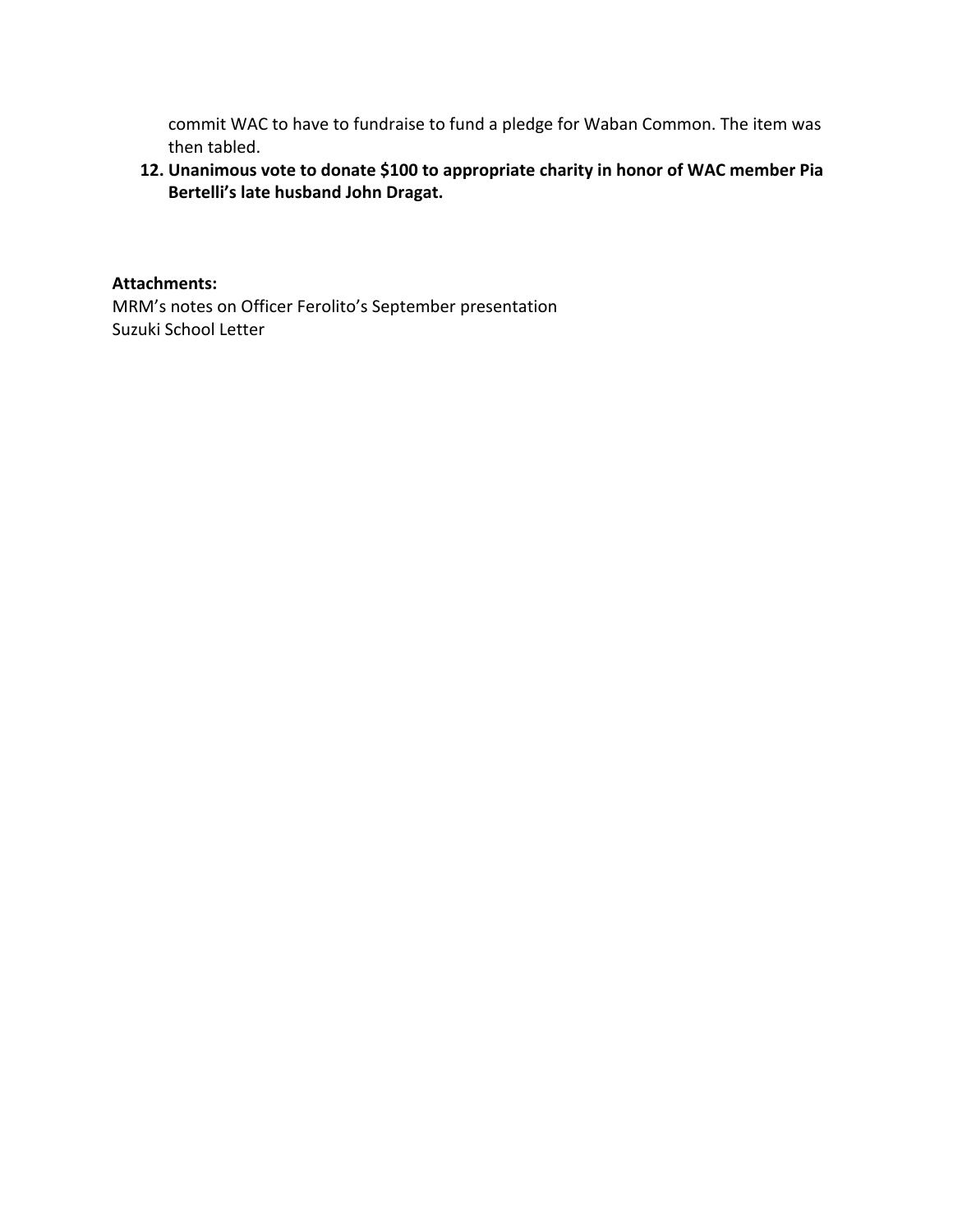## Attachment – Maureen Reilly Meagher's Notes on Officer Ferolito's Presentation at September WAC Meeting

Officer Brett Ferolito introduced himself as Newton Community Outreach Officer, Newton Police Department.

He proceeded to give an overview of Community outreach program, which is currently focused on village centers. In addition to building relationships with local area councils, the program currently deploys three bike riding officers during day shifts in the villages and schools.

The police department would welcome support from the public ,for this program. The area council was given an update on work of Police dept. noting the practice of ongoing training exercises for various scenarios.

The Newton police department has pulled over several hundred cars and issued over 100 citations on Quinobequin Road in 2018.

An analysis of conditions(safety, speed, volume , etc) on Quinobequin Road will be forthcoming from the department.